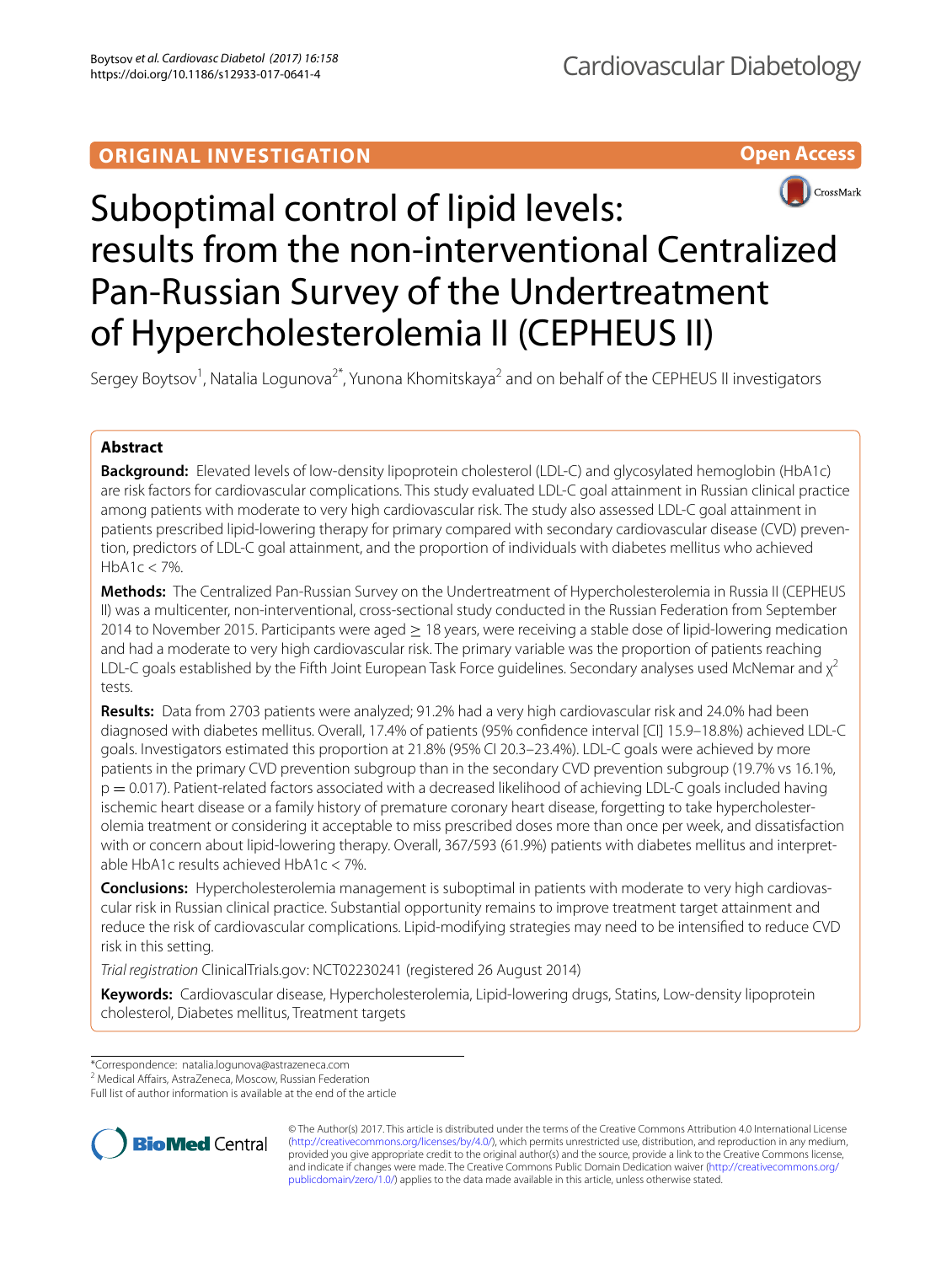# **Background**

Cardiovascular disease (CVD) is the leading cause of death globally and imposes a substantial health-economic burden [\[1](#page-9-0)]. Elevated levels of total serum cholesterol (TC) and low-density lipoprotein cholesterol (LDL-C) have been identifed as strong contributors to CVD mortality [\[2](#page-9-1), [3\]](#page-9-2). An elevated level of glycosylated hemoglobin (HbA1c) is also an established risk factor for cardiovascular (CV) complications [\[4](#page-9-3)[–6](#page-9-4)].

Statins are frst-choice medications for reducing hyper-cholesterolemia [\[7\]](#page-9-5). Their use has provided clear benefts in both primary [\[7](#page-9-5)] and secondary [[8\]](#page-9-6) prevention of CVD. A Cochrane review of trials in which  $\leq 10\%$  of participants had a history of CVD showed reductions in all-cause mortality and the risk of CVD events in individuals treated with statins compared with those receiving placebo or usual care for primary CVD prevention, over a minimum follow-up duration of 6 months [[7\]](#page-9-5). Treatment with statins reduced the odds of all-cause death during the observation period by 14% relative to placebo or usual care (odds ratio [OR] 0.86; 95% confdence interval [CI] 0.79–0.94), lowered the risk of CVD (relative risk [RR] 0.75; 95% CI 0.70–0.81), coronary heart disease (CHD) events (RR 0.73; 95% CI 0.67–0.80), and stroke (RR 0.78; 95% CI 0.68–0.89), and decreased the rate of revascularization (RR 0.62; 95% CI 0.54–0.72) [[7\]](#page-9-5). Reductions in TC and LDL-C levels were observed with statins relative to placebo or usual care in trials that reported these outcomes, although there was evidence of heterogeneity of efects, probably owing to diferences in the types of statin and dosages used [[7\]](#page-9-5). Statins were also observed to be effective in the prevention of any CV event in a metaanalysis of trials evaluating secondary prevention of CVD (RR vs placebo: 0.81; 95% CI 0.78–0.85) [[8\]](#page-9-6).

The Prevalence of Mixed Dyslipidemia and Severe Hypertriglyceridemia in the Russian Population (PRO-METHEUS) study found that almost one-third of Russians have hypertriglyceridemia, defned as a triglyceride level  $\geq$  1.7 mmol/l, and identified correlations between levels of triglycerides and those of TC, LDL-C, high-density lipoprotein cholesterol (HDL-C), and HbA1c [[9\]](#page-9-7). A further observational, cross-sectional study of Russian participants, the Centralized Survey on the Undertreatment of Hypercholesterolemia in Russia (CEPHEUS), was conducted between October 2010 and March 2011, and assessed the use and efectiveness of lipid-lowering drugs in [10](#page-9-8)00 individuals  $[10]$ . The results showed that just under half (48.2%) of the participants who received lipid-lowering therapy achieved LDL-C target levels recommended by the 2007 Fourth Joint European Task Force guidelines [[11\]](#page-9-9), and 34.5% achieved LDL-C targets set by the 2007 Russian Society of Cardiology (RSC) guidelines [[12\]](#page-10-0). The proportion of patients achieving these LDL-C levels was lower in individuals receiving lipid-lowering treatment for the primary prevention of CV events than in those receiving it for secondary prevention (27.0% vs 38.2% according to RSC criteria and 35.4% vs 54.5% according to Fourth Joint European Task Force criteria) [[10\]](#page-9-8). Therefore, LDL-C goal attainment appears to be suboptimal in Russia despite the prescription of lipidlowering treatments, especially among individuals receiving these therapies for primary CVD prevention.

In 2012, after CEPHEUS had been completed [\[10](#page-9-8)], the Fifth Joint European Task Force guidelines for CVD pre-vention were published [[13\]](#page-10-1). These guidelines introduced a more stringent LDL-C target of  $< 1.8$  mmol/l, or  $> 50\%$ LDL-C reduction when the target could not be reached, for people at very high CV risk [\[13\]](#page-10-1) (compared with the Fourth Joint European Task Force recommended target of < 2.5, or < 2 mmol/l if feasible, for patients at high CV risk) [\[11\]](#page-9-9). In Russia, the medical community received new national guidelines for the prevention and treatment of atherosclerosis in 2009 [\[14\]](#page-10-2), and an updated version in 2012 [\[15](#page-10-3)]. In 2009, the All-Russian Scientifc Society of Cardiologists recommended an LDL-C level of < 2.0 mmol/l as 'optimal' for patients at both high and very high CV risk [\[14](#page-10-2)]. In contrast, in 2012, the renamed RSC proposed an LDL-C target of  $\leq 2.5$  mmol/l for people at high CV risk and introduced a more stringent target of  $\leq 1.8$  mmol/l for those at very high CV risk [\[15](#page-10-3)]. New risk stratifcation guidance also defned all patients with CHD (with or without complications) as being at very high CV risk  $[15]$  $[15]$  $[15]$ . These changes increased the proportion of patients requiring more stringent targets.

The Centralized Pan-Russian Survey of the Undertreatment of Hypercholesterolemia II (CEPHEUS II) was planned to assess the efects of guideline changes on the attainment of target LDL-C levels in patients with an elevated CV risk in clinical practice in Russia. As CV risk stratifcation and LDL-C target levels in the 2012 RSC guidelines [[15\]](#page-10-3) were based mainly on Fifth Joint European Task Force recommendations [[13\]](#page-10-1) with minor diferences, we used the latter to defne CV risk and treatment goals in this study. We also assessed LDL-C goal attainment among participants prescribed lipid-lowering therapy for primary compared with secondary CVD prevention, predictors of LDL-C goal attainment, and the proportion of patients with diabetes mellitus (DM) who achieved an HbA1c level < 7% (53 mmol/mol).

# **Methods**

# **Study design, aim, and setting**

CEPHEUS II was a prospective, multicenter, non-interventional survey of patients with a moderate to very high CV risk receiving lipid-lowering medications (Clinical-Trials.gov identifer: NCT02230241). Its primary aim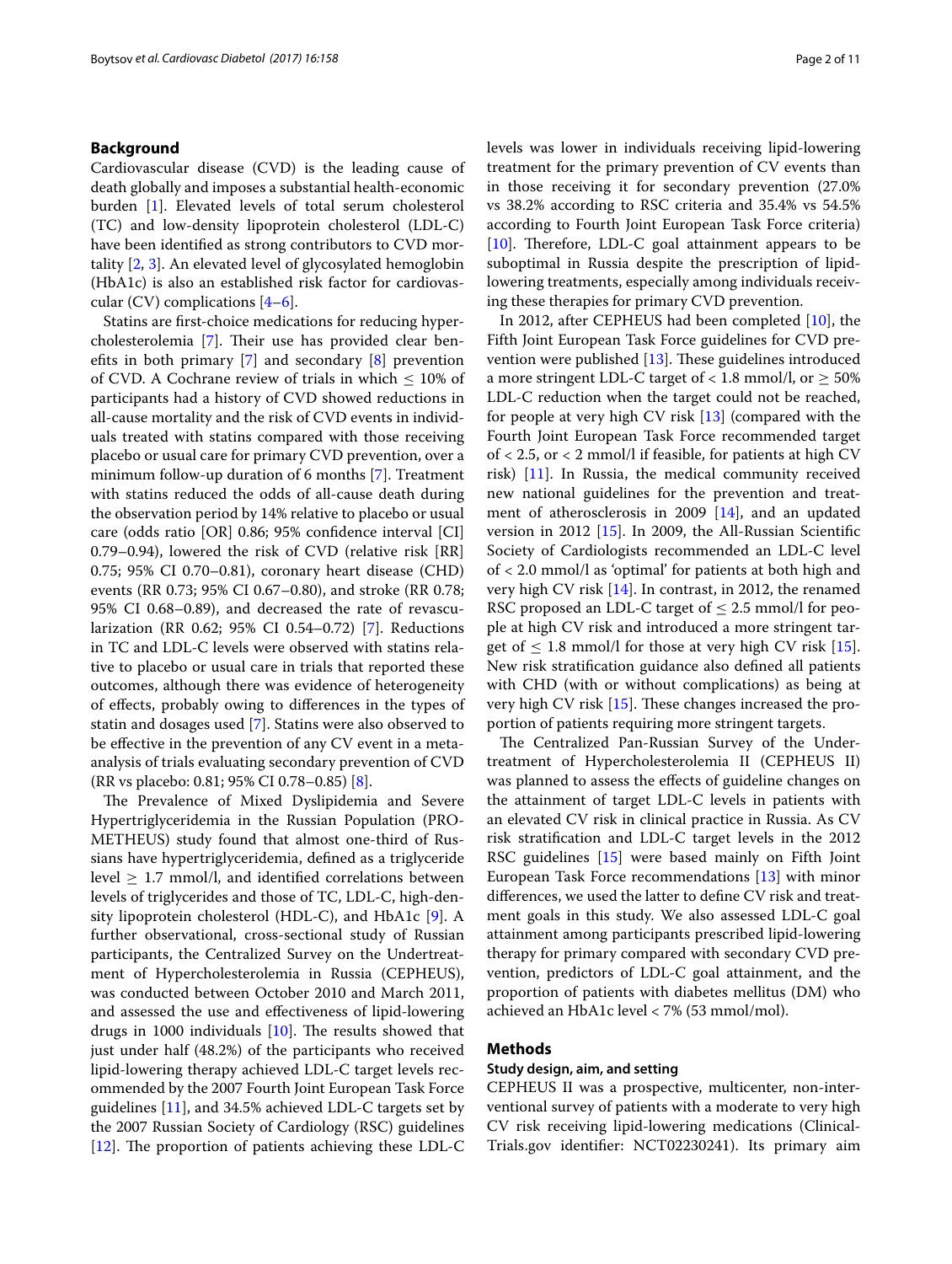was to determine the proportion of these patients who reached their LDL-C goal, as defned by the Fifth Joint European Task Force guidelines  $[13]$  $[13]$ . The survey was conducted in the Russian Federation between 9 September 2014 and 29 November 2015. In total, 80 sites in different regions of the Russian Federation were selected for this survey; patients were enrolled at 77 outpatient clinics. Data collection took place at a single clinic visit, after which the participation of each patient in the survey was considered to be complete.

Before assessment of the frst participant at a site, each investigator completed a questionnaire about their experience and perception of the management of hypercholesterolemia in their patients (see Additional fle [1](#page-8-0): Figure S1). Before assessment by an investigator, patients completed a questionnaire about their awareness of hypercholesterolemia, their current lipid-lowering treatment schedule, perceptions of treatment, and adherence to treatment. This patient questionnaire has been published in full previously [[16](#page-10-4)].

At the study visit, investigators used patient record forms to collect information regarding each patient's demographic characteristics, CVD history, known CV risk factors, current lipid-lowering drug therapy, and whether this treatment was for primary or secondary CVD prevention. Physical examinations were conducted to measure the patient's weight, height, waist circumference, and blood pressure. Fasting blood samples were taken at the study visit and were analyzed to determine levels of TC, LDL-C, HDL-C, glucose, creatinine, HbA1c, hemoglobin, and hematocrit, at a central laboratory (INVITRO, Moscow, Russian Federation). If a participant had not fasted for  $> 8$  h before the visit, fasting blood tests were rescheduled for a diferent day (within the next 2 days). The patient's CV risk was categorized according to the Fifth Joint European Task Force guidelines on CVD prevention in clinical practice (Table [1](#page-2-0)) [[13\]](#page-10-1).

The study was conducted in accordance with the principles of the Declaration of Helsinki, the International Conference on Harmonisation Guideline for Good Clinical Practice, and applicable legislation for non-interventional studies. The investigators performed the study in accordance with local regulations and guidelines governing medical practice and ethics. The study was approved by the Independent Interdisciplinary Ethics Committee on Ethical Review for Clinical Studies. All participating patients provided written informed consent.

# **Participants**

Patients were eligible to participate in this study if they were aged  $\geq$  18 years, had been receiving lipid-lowering medication for  $\geq$  90 days with no dose change for  $\geq$  8 weeks, and had blood tests scheduled to measure levels of TC, LDL-C, HDL-C, glucose, creatinine, HbA1c, hemoglobin, and hematocrit at the screening visit (or if these tests were deemed necessary during the screening visit for reasons unrelated to the study). Individuals were excluded from participation if their cognitive status and/ or home environment were judged by the investigator to have potentially compromised adherence to the treatment regimen during the past 8 weeks, if they had a low CV risk, or if they were participating in any other clinical trial.

# **Variables**

Details of variables assessed during the study are pre-sented in Additional file [2:](#page-8-1) Table S1. The primary variable was the proportion of patients who reached their LDL-C goal, as defned by the Fifth Joint European Task Force guidelines  $[13]$  $[13]$ , based on the central laboratory

<span id="page-2-0"></span>

| Table 1 Risk categories and LDL-C goals established by the Fifth Joint European Task Force [13] |
|-------------------------------------------------------------------------------------------------|
|-------------------------------------------------------------------------------------------------|

| <b>Patient characteristics</b>                                                                                                                                                                                                                                                                                 | <b>Risk category</b> | LDL-C goal                                                                                           |
|----------------------------------------------------------------------------------------------------------------------------------------------------------------------------------------------------------------------------------------------------------------------------------------------------------------|----------------------|------------------------------------------------------------------------------------------------------|
| CVD diagnosed by invasive or non-invasive testing, peripheral<br>artery disease, any arterial revascularization, ischemic stroke;<br>type 1 or type 2 diabetes mellitus with $\geq$ 1 CV risk factor and/<br>or target organ damage; GFR < 30 ml/min/1.73 m <sup>2</sup> ; and/or<br>calculated SCORE $> 10\%$ | Very high            | < 1.8 mmol/l ( $\sim$ 70 mg/dl) or a $\geq$ 50% LDL-C reduction when the<br>target cannot be reached |
| Markedly elevated single risk factors such as familial dyslipidemia<br>and severe hypertension; type 1 or type 2 diabetes mellitus<br>without CV risk factors or target organ damage; GFR 30-59 ml/<br>min/1.73 m <sup>2</sup> ; and/or calculated SCORE $>$ 5% and < 10%                                      | High                 | $<$ 2.5 mmol/l ( $\sim$ 100 mg/dl)                                                                   |
| Calculated SCORE $> 1\%$ and $< 5\%$                                                                                                                                                                                                                                                                           | Moderate             | $<$ 3.0 mmol/l ( $\sim$ 115 mg/dl)                                                                   |
| Calculated SCORF $< 1\%$                                                                                                                                                                                                                                                                                       | Low                  | $<$ 3.0 mmol/l ( $\sim$ 115 mg/dl)                                                                   |

For screening (to exclude potential participants with a low CV risk), use of the CKD-EPI equation was recommended for estimating GFR. The CKD-EPI equation was used to estimate GFR and CV risk for the primary calculation

*CKD*-*EPI* Chronic Kidney Disease Epidemiology Collaboration, *CV* cardiovascular, *CVD* cardiovascular disease, *GFR* glomerular fltration rate, *LDL*-*C* low-density lipoprotein cholesterol, *SCORE* Systematic Coronary Risk Evaluation Project estimation of 10-year risk of fatal cardiovascular disease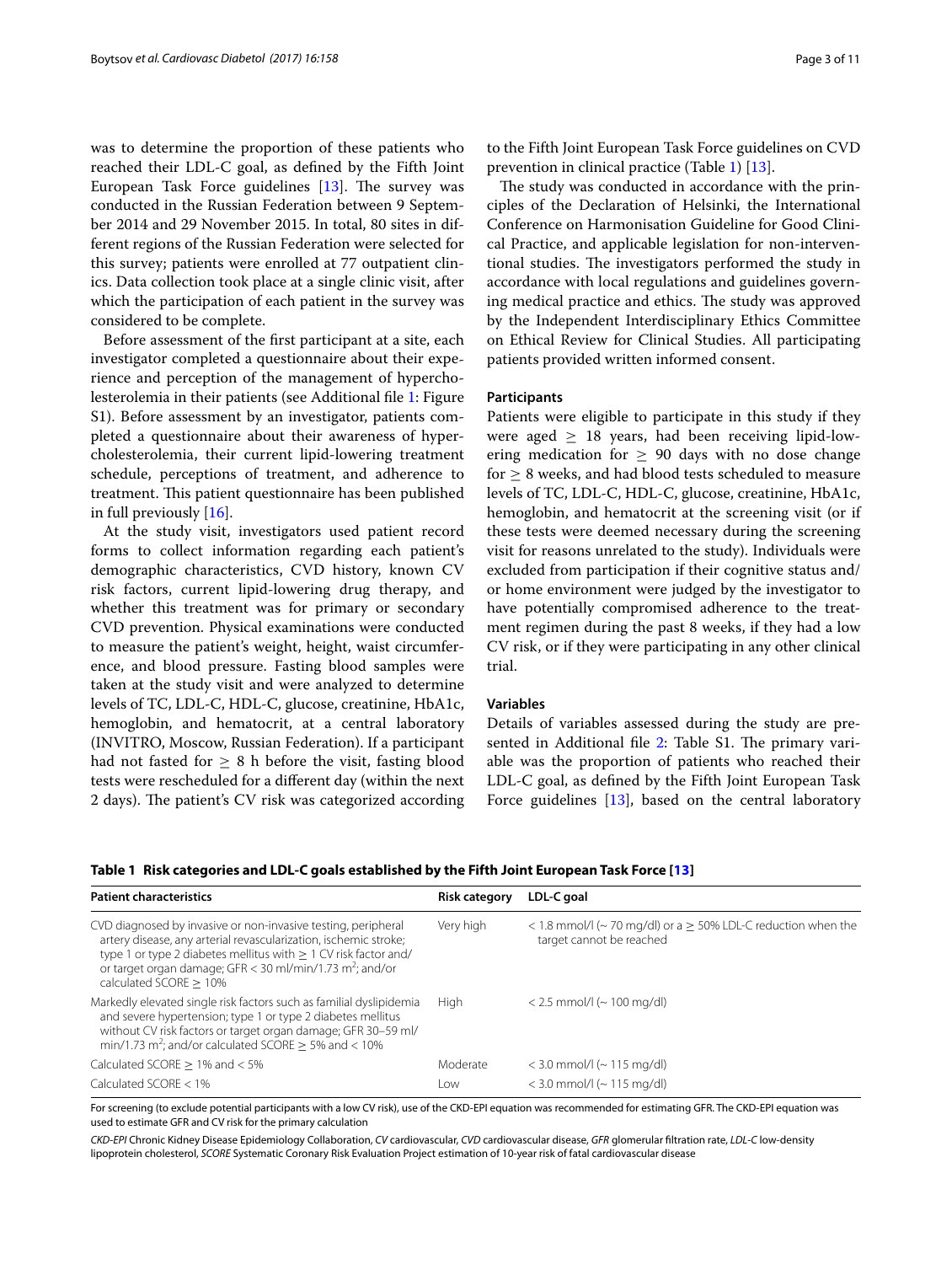LDL-C test results and stratifcation of patients by software into three CV risk categories: moderate (LDL-C target:  $<$  3.0 mmol/l [ $\sim$  115 mg/dl]), high (LDL-C target:  $< 2.5$  mmol/l [ $\sim 100$  mg/dl]), and very high (LDL-C target: < 1.8 mmol/l [ $\sim$  70 mg/dl] or a  $\geq$  50% LDL-C reduction if the target could not be reached) (Table [1](#page-2-0)). CV risk classifcation required the calculation of estimated glomerular fltration rate, for which the Chronic Kidney Disease Epidemiology Collaboration (CKD-EPI) equation was used [\[17](#page-10-5)].

Secondary variables included the proportion of patients who reached their LDL-C goal among those prescribed lipid-lowering therapy for primary CVD prevention or for secondary CVD prevention, predictors of LDL-C goal attainment, the percentage of CV risk assessments made by physicians that difered from calculated risk classifcation, and the proportion of patients with DM who achieved an HbA1c level < 7% (53 mmol/mol).

No proactive safety data collection took place. Spontaneously mentioned safety events were reported as required by post-marketing pharmacovigilance regulations.

### **Sample size calculation and statistical methods**

Based on an estimated 50% of patients achieving their LDL-C goal and a width of the observed two-sided 99% CI of  $\pm$  2.5%, a sample size of approximately 2700 patients was considered sufficient to meet the primary objective.

The full analysis set (FAS) included all eligible patients with available laboratory test results who had completed questionnaires for estimation of at least one primary or secondary study variable. This population was used for descriptive analyses of study variables. Missing observations were summarized separately.

Logistic regression analyses were conducted to evaluate the potential association between patient or investigator characteristics and the attainment of LDL-C goals. A multivariate logistic regression model was used to evaluate the association between patient characteristics identified as statistically significant ( $p \leq 0.05$ ) in univariate analyses and the attainment of LDL-C goals. A binary categorical attribute, LDL-C within or outside the LDL-C target range according to the Fifth Joint European Task Force guidelines, served as a dependent variable in this model. Model-based point estimates of ORs and corresponding 95% CIs were calculated. Only patients with correctly and fully completed patient record forms and questionnaires were included in the multivariate logistic regression analyses.

A post hoc retrospective analysis was performed to assess changes in levels of LDL-C, HbA1c and creatinine between the start of lipid-lowering therapy (using the last available results before initiation of this treatment) and the time of study enrollment.

Statistical comparisons were made using McNemar's test or a  $\chi^2$  test. All statistical analyses were carried out at the two-tailed 5% signifcance level. Data are presented as mean and standard deviation (SD) unless otherwise stated.

# **Results**

# **Patient disposition**

In total, 2704 patients were enrolled in the study. One enrolled patient was excluded from the FAS owing to a lack of central laboratory data.

# **Patient characteristics**

Patient demographics and baseline characteristics are shown in Table [2](#page-4-0). The mean (SD) age of the study population was 62.7 (10.0) years and 53.1% of the patients were men. Most of the patients had a history of CVD or had CV risk factors (e.g. arterial hypertension [92.9%], family history of premature CHD [35.6%], DM [24.0%], or tobacco smoking [18.2%]), and 91.2% were categorized as being at very high CV risk. Although having a low CV risk was an exclusion criterion, two patients included in the FAS (0.1%) were in this category. Most patients  $(83.7%)$  were overweight or obese. The mean  $(SD)$  LDL-C level was 2.76 (1.02) mmol/l.

#### **Current lipid-lowering therapy**

All patients were receiving lipid-lowering therapy, with a median treatment duration of 2 years (range 0–23 years). Overall, 99.7% of patients received statins, either as monotherapy or in combination with other agents (Table [3\)](#page-5-0).

Lipid-lowering therapy was prescribed for secondary prevention in 65.1% of patients and for primary CVD prevention in the remaining patients (Table [3\)](#page-5-0). The most frequently prescribed statins were atorvastatin (55.7% of patients; most common dose: 20 mg/day [32.2% of patients]) and rosuvastatin (33.9% of patients; most common dose: 10 mg/day [21.6% of patients]). Simvastatin was prescribed in 9.9% of patients (most common dose: 20 mg/day [6.4%]) and lovastatin in two patients (0.1%; 10 and 20 mg/day, respectively). Fenofbrate was prescribed in 1.1% of patients (160 mg/day in one patient, 145 mg/ day in the other 30 patients) and ezetimibe in 1.0% of patients (10 mg/day).

# **Changes in LDL-C, HbA1c, and creatinine levels following initiation of lipid-lowering therapy**

Data for the retrospective post hoc analysis of changes in levels of LDL-C, HbA1c, and creatinine were available for approximately half of the study participants. A decrease in mean value was observed for each of the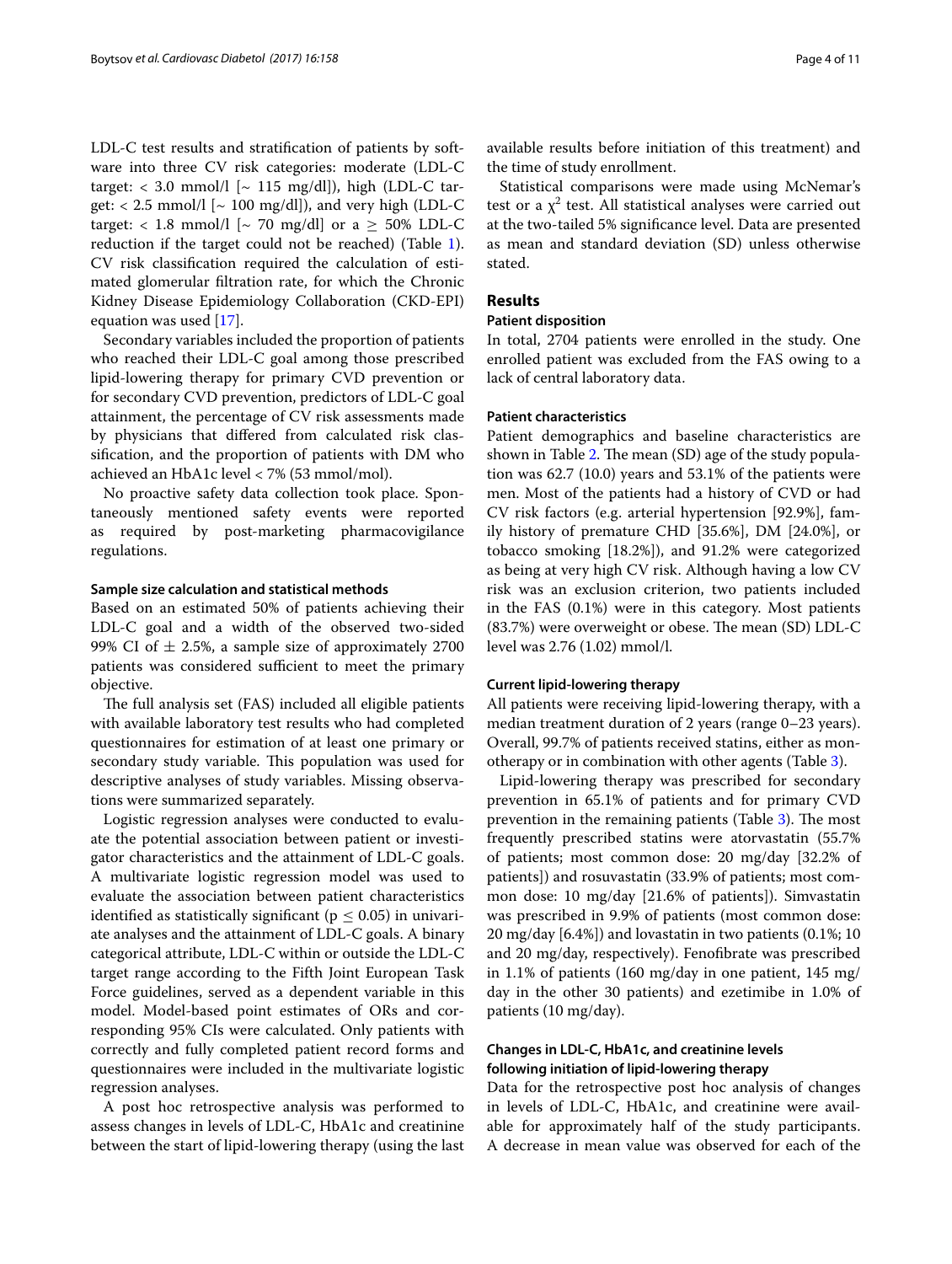<span id="page-4-0"></span>**Table 2 Patient demographics and baseline characteristics**

| Characteristic                                  | Full analysis set (n = 2703) |  |
|-------------------------------------------------|------------------------------|--|
| Age (years)                                     |                              |  |
| < 40                                            | 46 (1.7)                     |  |
| $40 - 54$                                       | 470 (17.4)                   |  |
| $55 - 69$                                       | 1529 (56.6)                  |  |
| $\geq 70$                                       | 658 (24.3)                   |  |
| Mean $\pm$ SD                                   | $62.7 \pm 10.0$              |  |
| Sex                                             |                              |  |
| Men                                             | 1436 (53.1)                  |  |
| Women                                           | 1267 (46.9)                  |  |
| Race                                            |                              |  |
| Caucasian                                       | 2693 (99.6)                  |  |
| Asian                                           | 9(0.3)                       |  |
| African                                         | 1(0.0)                       |  |
| BMI ( $kg/m2$ )                                 |                              |  |
| < 25                                            | 441 (16.3)                   |  |
| $25 - 29$                                       | 1133 (41.9)                  |  |
| $\geq 30$                                       | 1129 (41.8)                  |  |
| Mean $\pm$ SD                                   | $29.5 \pm 4.8$               |  |
| Waist circumference (cm)                        | $97.0 \pm 12.7$              |  |
| Systolic blood pressure (mmHg)                  | $135.1 \pm 16.0$             |  |
| Diastolic blood pressure (mmHg)                 | $82.3 \pm 9.5$               |  |
| Total cholesterol (mmol/l)                      | $4.69 \pm 1.19$              |  |
| LDL-C (mmol/l)                                  | $2.76 \pm 1.02$              |  |
| HDL-C (mmol/l)                                  | $1.24 \pm 0.32$              |  |
| Glucose (mmol/l)                                | $6.16 \pm 2.13$              |  |
| Creatinine (µmol/l)                             | $81.29 \pm 22.06$            |  |
| $HbA1c$ $%$                                     | $5.84 \pm 0.97$              |  |
| HbA1c (mmol/mol) <sup>a</sup>                   | $40 \pm 11$                  |  |
| Hemoglobin (g/dl)                               | $14.19 \pm 1.35$             |  |
| Hematocrit (%)                                  | $42.17 \pm 3.62$             |  |
| eGFR (ml/min/1.73 m <sup>2</sup> ) <sup>b</sup> |                              |  |
| $<$ 30                                          | 14(0.5)                      |  |
| $30 - 59$                                       | 309 (11.4)                   |  |
| $\geq 60$                                       | 2380 (88.1)                  |  |
| CV risk factors                                 |                              |  |
| Arterial hypertension                           | 2511 (92.9)                  |  |
| Family history of premature CHD                 | 963 (35.6)                   |  |
| Previously diagnosed diabetes mellitus          | 650 (24.0)                   |  |
| Tobacco smoker                                  | 491 (18.2)                   |  |
| CVD history                                     |                              |  |
| $\geq$ 1 diagnosis                              | 2254 (83.4)                  |  |
| Myocardial infarction                           | 1122 (41.5)                  |  |
| Angina                                          | 1306 (48.3)                  |  |
| Unstable angina                                 | 428 (15.8)                   |  |
| Revascularization                               | 1047 (38.7)                  |  |
| Peripheral arterial disease                     | 736 (27.2)                   |  |
| Ischemic stroke                                 | 222 (8.2)                    |  |
| Stroke of unknown etiology                      | 46 (1.7)                     |  |

# **Table 2 continued**

| Characteristic                         | Full analysis set $(n = 2703)$ |  |
|----------------------------------------|--------------------------------|--|
| Other significant concomitant diseases |                                |  |
| Microalbuminuria                       | 248 (9.2)                      |  |
| Macroalbuminuria                       | 50(1.8)                        |  |
| Diabetic retinopathy                   | 222(8.2)                       |  |
| Diabetic neuropathy                    | 221 (8.2)                      |  |
| CV risk category <sup>b</sup>          |                                |  |
| l ow                                   | 2(0.1)                         |  |
| Moderate                               | 86(3.2)                        |  |
| High                                   | 151 (5.6)                      |  |
| Very high                              | 2464 (91.2)                    |  |
|                                        |                                |  |

Numbers are n (%) or mean  $\pm$  SD. Data were available for all 2703 patients in the full analysis set, except for waist circumference ( $n = 2702$ ) and levels of glucose  $(n = 2687)$ , HbA1c (n = 2594), hemoglobin, and hematocrit (both n = 2579) *BMI* body mass index, *CHD* coronary heart disease, *CV* cardiovascular, *CVD* cardiovascular disease, *eGFR* estimated glomerular fltration rate, *HbA1c* glycosylated hemoglobin, *HDL*-*C* high-density lipoprotein cholesterol, *LDL*-*C* low-density lipoprotein cholesterol, *SD* standard deviation

a Calculated, not measured

**b** Calculated using central laboratory data

three parameters between the start of lipid-lowering therapy (using the last available results before initiation of this therapy) and the time of study enrollment. The mean (SD) LDL-C concentration decreased from 4.42 ( $\pm$  1.464) mmol/l to 2.76 ( $\pm$  1.016) mmol/l, with a median change of  $-1.52$  mmol/l  $(-37.3%)$  the mean HbA1c level decreased from 6.63% ( $\pm$  1.359%) to 5.84%  $(\pm 0.969\%)$ , with a median change of  $-0.10\%$ , and the mean creatinine concentration decreased from 88.85  $(\pm 21.635) - 81.29 (\pm 22.056)$  µmol/l, with a median change of  $-7.00 \mu$ mol/l.

# **Attainment of LDL-C and HbA1c goals, and prediction of CV risk**

Based on the central laboratory LDL-C test results and CV risk stratifcation, 17.4% (95% CI 15.9–18.8%) of the study population achieved their LDL-C goal, as defned by the Fifth Joint European Task Force guidelines (Fig. [1a](#page-5-1)). Diferences between patients' LDL-C level and individual target level in participants at very high CV risk who did not achieve their LDL-C goal are shown in Addi-tional file [3](#page-8-2): Figure S2. The difference was  $\leq 1$  mmol/l in 55.0% of these patients.

According to investigators' estimations, the proportion of patients achieving their LDL-C goal was 21.8% (95% CI 20.3–23.4%) (Fig. [1a](#page-5-1)). Diferences between the investigators' CV risk assessments and the primary CV risk calculation using central laboratory data were recorded for 21.3% of patients ( $p < 0.001$  for the differences between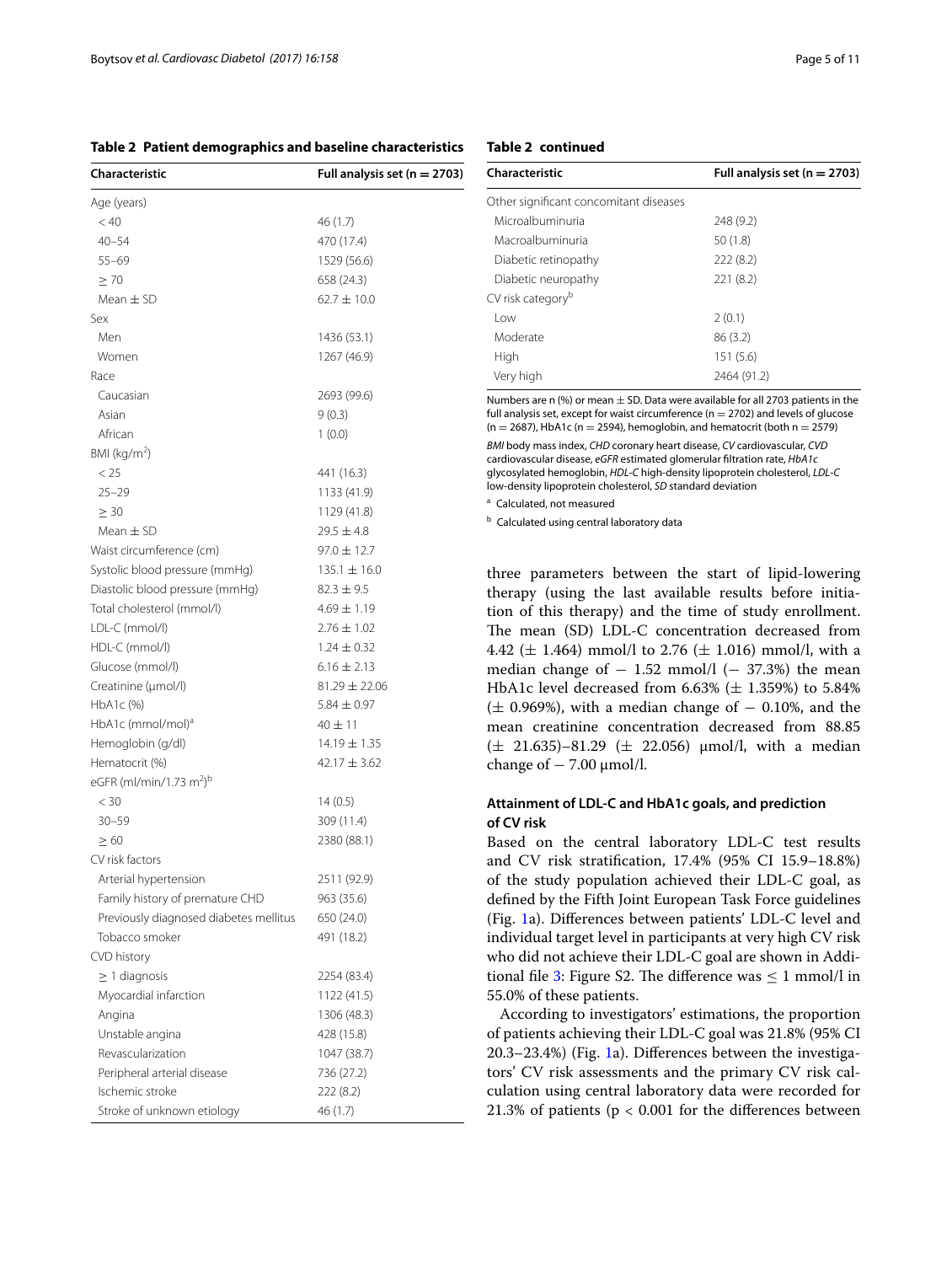# <span id="page-5-0"></span>**Table 3 Lipid-lowering drug treatment**

| Treatment                           | Full analysis set ( $n = 2703$ ) |  |
|-------------------------------------|----------------------------------|--|
| Current treatment                   |                                  |  |
| Statin monotherapy                  | 2645 (97.9)                      |  |
| <b>Fibrates</b>                     | 7(0.3)                           |  |
| <b>Fzetimibe</b>                    | 2(0.1)                           |  |
| Statin $+$ fibrates                 | 22(0.8)                          |  |
| Statin + ezetimibe                  | 23(0.9)                          |  |
| Statin $+$ fibrates $+$ ezetimibe   | 2(0.1)                           |  |
| Missing                             | 2(0.1)                           |  |
| Reason for treatment                |                                  |  |
| Primary prevention                  | 943 (34.9)                       |  |
| Secondary prevention<br>1760 (65.1) |                                  |  |

Numbers are n (%)



assessed CV risks; McNemar's test). CV risk was underestimated by investigators in 19.4% of patients and overestimated in 1.9% (Table [4](#page-6-0)). LDL-C goals were achieved by a signifcantly higher proportion of patients in the primary CVD prevention subgroup than in the secondary CVD prevention subgroup (19.7% vs 16.1%,  $p = 0.017$  [ $\chi^2$ test]; Fig. [1](#page-5-1)b).

Overall, 367 of 593 (61.9%) patients with DM and interpretable HbA1c results achieved an HbA1c level < 7% (53 mmol/mol).

# **Patient-reported variables**

Most patients reported awareness of a problem with their LDL-C level or HDL-C level (88.2 and 79.2%, respectively). Overall, 67.9% of patients recalled being informed about their target cholesterol level by their physician; 33.0% of patients in the FAS reported being sure that they had achieved their LDL-C target, while 45.1% were unsure. In total, 89.8% of patients reported taking their prescribed lipid-lowering medications daily, and 84.9% stated that they were satisfed with the way their high cholesterol had been treated. Feelings of concern, frustration, disappointment, or confusion about their treatment were reported by 27.0, 12.1, 5.2, and 4.5% of patients, respectively.

# **Investigator-related variables**

Of 112 investigators, 96 (85.7%) specialized in cardiology, 16 (14.3%) specialized in internal medicine ('general practitioner'), three (2.7%) specialized in endocrinology, and six (5.4%) had another specialty (more than one specialty could be indicated). The investigators reported setting individual cholesterol goals for 87.9% of their patients, with most using levels of LDL-C, TC, triglycerides, and HDL-C to determine these goals (96.4, 83.9, 70.5, and 57.1% of investigators, respectively). All investigators had used guidelines to help to establish cholesterol targets. The most frequently used guidelines were the 'Joint European guidelines (SCORE)' (Systematic Coronary Risk Evaluation Project estimation of 10-year risk of fatal CVD scale; 78.6% of investigators), 'National (All-Russian Scientifc Cardiology Society) guidelines' (RSC guidelines; 73.2% of investigators), and 'NCEP ATP III guidelines (Framingham)' (National Cholesterol Education Program Adult Treatment Panel III guidelines; Framingham scale; 24.1% of investigators).

# **Predictors of LDL-C goal attainment**

<span id="page-5-1"></span>The attainment of LDL-C goals was not significantly associated with age, sex, body mass index (BMI), waist circumference, smoking status, the presence of DM, or the presence of arterial hypertension (see Additional fle [2](#page-8-1): Table S2).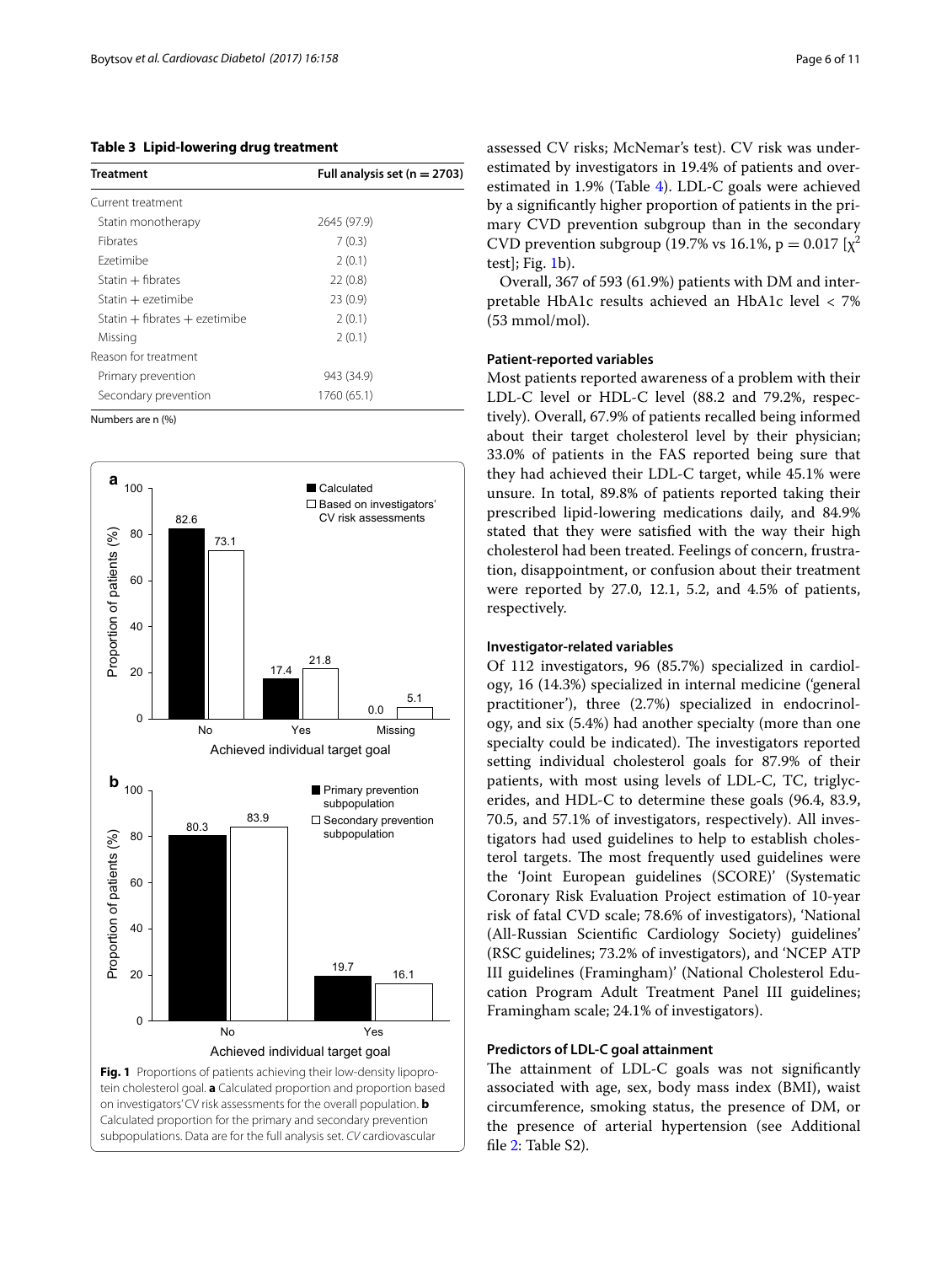| CV risk category                                                                              | Primary calculation using central<br>laboratory data ( $n = 2703$ ) | Investigators' assessments<br>$(n = 2703)$ |
|-----------------------------------------------------------------------------------------------|---------------------------------------------------------------------|--------------------------------------------|
| Low                                                                                           | 2(0.1)                                                              | 34(1.3)                                    |
| Moderate                                                                                      | 86(3.2)                                                             | 283 (10.5)                                 |
| High                                                                                          | 151(5.6)                                                            | 295 (10.9)                                 |
| Very high                                                                                     | 2464 (91.2)                                                         | 1954 (72.3)                                |
| Missing                                                                                       | 0(0.0)                                                              | 137(5.1)                                   |
| Difference between calculated CV risks and investigators' CV risk assessments ( $n = 2566$ )* |                                                                     |                                            |
| Underestimation by investigators                                                              | 497 (19.4)                                                          |                                            |
| Same estimation                                                                               | 2020 (78.7)                                                         |                                            |
| Overestimation by investigators                                                               | 49 (1.9)                                                            |                                            |

<span id="page-6-0"></span>

Numbers are n (%) and are for the full analysis set

*CV* cardiovascular

\* p < 0.001 for the diferences between assessed CV risks (McNemar's test)

Ischemic heart disease and a family history of premature CHD were identifed as signifcant negative predictors of LDL-C goal achievement by multivariate regression analyses. Patients who may have forgotten to take hypercholesterolemia treatment or thought it acceptable to miss prescribed doses more than once per week and those who were dissatisfed with or concerned about their lipid-lowering therapy also had a signifcantly decreased likelihood of achieving their LDL-C goal (see Additional fle [2](#page-8-1): Table S2).

Investigator-related factors (such as sex, age, professional experience, specialty, and guidelines mainly used to determine individual target cholesterol level) did not appear to afect the achievement of LDL-C goals (see Additional fle [2](#page-8-1): Table S3).

#### **Safety**

No adverse drug reactions were registered during the study.

# **Discussion**

CEPHEUS II was a non-interventional study of clinical practice in Russia, evaluating LDL-C goal attainment in patients with a moderate to very high CV risk who were receiving lipid-lowering medications. Although all patients took lipid-lowering medications, < 20% attained their LDL-C goal, as defned by the Fifth Joint European Task Force guidelines  $[13]$  $[13]$ . This proportion is substantially lower than the  $\sim 50\%$  who achieved their LDL-C target according to Fourth Joint European Task Force guidelines (2007) in CEPHEUS [[10](#page-9-8)]. This finding could be partly attributable to changes in treatment guidelines since 2007 regarding treatment goals and CV risk stratifcation.

Results from both CEPHEUS [\[10](#page-9-8)] and the present CEPHEUS II study have highlighted the suboptimal management of hypercholesterolemia in Russian clinical practice. A potential explanation for suboptimal LDL-C control is that physicians underestimate their patients' CV risk categories, leading to the choice of an insufficiently strict LDL-C target and overestimation of LDL-C goal attainment, resulting in subsequent undertreatment. In this study, investigators underestimated the CV risk in 19.4% of their patients. Furthermore, investigators overestimated LDL-C goal attainment, reporting that 21.8% of patients achieved their LDL-C goal, whereas the actual proportion who achieved their goal was 17.4%, based on the primary calculation (using central laboratory LDL-C test results and CV risk stratifcation). Encouragingly, investigators correctly estimated the CV risk in approximately 80% of their patients. Nonetheless, some physicians may beneft from training in CV risk assessment, particularly if they do not specialize in the management of patients at increased CV risk.

Another potential explanation for the low proportion of patients attaining their LDL-C goal is the use of insuffcient or inadequate dosages of lipid-lowering therapy. The most commonly used lipid-lowering therapies in the current study were atorvastatin and rosuvastatin, followed by simvastatin. Rosuvastatin was most commonly prescribed at a dose of 10 mg/day, while atorvastatin and simvastatin were most commonly prescribed at doses of 20 mg/day. This moderate-intensity statin therapy reduces LDL-C levels on average by  $\sim$  30– $<$  50% [\[18](#page-10-6)]. High-intensity statin therapy (e.g. rosuvastatin 20 mg/ day or atorvastatin 40–80 mg/day) reduces LDL-C levels on average by  $\sim$  50% or more and is recommended by American College of Cardiology/American Heart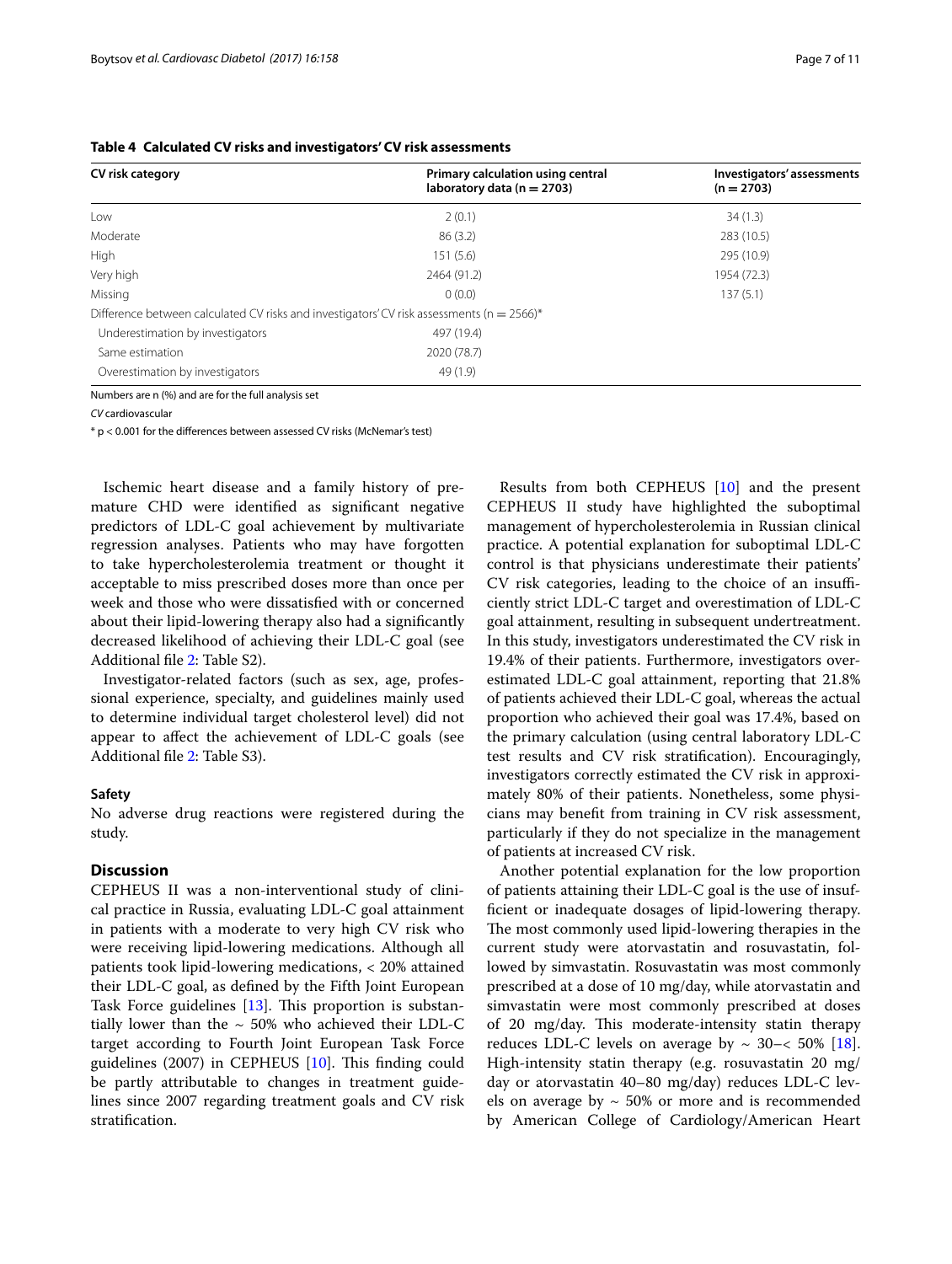Association (ACC/AHA) guidelines to reduce the risk of atherosclerotic CVD in certain high-risk individuals [ $18$ ]. In the present study, 91.2% of patients were categorized as being at very high CV risk according to the Fifth Joint European Task Force guidelines; an LDL-C goal of < 1.8 mmol/l would be recommended for these individuals, or a  $\geq$  50% LDL-C reduction if the target could be reached [[13\]](#page-10-1). Taken together, our fndings suggest that the suboptimal achievement of LDL-C goals in Russia may be attributable, at least in part, to the use of inadequate doses of statins among patients with a very high CV risk.

Our fndings are consistent with results from largescale, cross-sectional studies conducted in Europe [[19–](#page-10-7) [21\]](#page-10-8). The EURIKA study included 7641 patients from 12 European countries who were aged  $\geq$  50 years and had at least one major risk factor but not CVD [[19\]](#page-10-7). Of EURIKA participants receiving lipid-lowering therapy, 38.7% of those with a high CV risk and 17.1% of those with a very high CV risk (including patients with DM) had controlled LDL-C levels, defned as < 2.5 and < 1.8 mmol/l for the respective CV risk groups [[19](#page-10-7)]. Among individuals in the high or very high CV risk EURIKA subgroups who had uncontrolled LDL-C levels, only 8–9% were receiving a high-intensity statin (rosuvastatin  $\geq 20$  mg/day or atorvastatin  $\geq 40$  mg/day) [[19\]](#page-10-7). The European Action on Secondary and Primary Prevention by Intervention to Reduce Events (EUROASPIRE) IV survey was conducted at 79 centers across 24 European countries [\[20](#page-10-9)]. Of 6648 EUROASPIRE IV participants with CHD, only 19.3% had achieved target LDL-C levels of < 1.8 mmol/l at the time of assessment [\[20](#page-10-9)]. While most of these patients were receiving statins, < 40% were prescribed a high-intensity statin  $[20]$  $[20]$ . The proportion of patients receiving lipidlowering medications who achieved their LDL-C goals was numerically lower in the Russian EUROASPIRE IV cohort than in the total study population (15.9% vs 21.1%, respectively) [[21\]](#page-10-8).

In contrast with fndings from CEPHEUS [[10](#page-9-8)], LDL-C goals were achieved more frequently in the primary CVD prevention subgroup than in the secondary CVD prevention subgroup in the present study (primary vs secondary prevention: 19.7% vs 16.1%,  $p = 0.017$ ). The diference in fndings may partly refect the use of a more stringent LDL-C target for patients with a very high CV risk, including individuals with established CVD who required secondary CVD prevention, in CEPHEUS II than in CEPHEUS [< 1.8 mmol/l or a  $\geq$  50% LDL-C reduction when the target could not be reached (Fifth Joint European Task Force guidelines) vs < 2.5 mmol/l or < 2 mmol/l if feasible (Fourth Joint European Task Force guidelines)] [[10,](#page-9-8) [11](#page-9-9), [13](#page-10-1)].

Patients had a decreased likelihood of LDL-C goal achievement if they had ischemic heart disease or a family history of premature CHD. Those who did not adhere to hypercholesterolemia treatment or who were dissatisfed with or concerned about their lipid-lowering therapy also had a decreased likelihood of achieving their LDL-C goal. Strategies to address the modifable factors of patient concerns and non-adherence could be employed to improve LDL-C goal attainment. Some patients reported not remembering being informed of their target cholesterol level by their physician, or feeling confused about their treatment. In addition, many patients were unsure of or overestimated their LDL-C goal attainment status. These findings suggest that hypercholesterolemia management would beneft from improved patient–physician communication.

The achievement of LDL-C goals was not significantly associated with age, sex, BMI, waist circumference, smoking status, the presence of DM, or the presence of arterial hypertension. However, the study may have been underpowered to detect some statistically signifcant associations. In a report of fndings from eight European countries, which included a larger population than the present study ( $n = 14,478$  vs  $n = 2703$ ), having a normal BMI, not smoking, and not having metabolic syndrome were identifed as positive predictors for achieving LDL-C goals recommended by the 2003 European guide-lines (Third Joint Task Force) [\[22](#page-10-10)].

Overall, 61.9% of CEPHEUS II participants with DM and interpretable HbA1c results achieved an HbA1c level  $<$  7% (53 mmol/mol). This finding is consistent with cross-sectional data from the US National Health and Nutrition Examination Surveys (NHANES; 2007–2010), which examined targets recommended by the American Diabetes Association: 52.5% of individuals with DM achieved an HbA1c level < 7% (53 mmol/mol) and 56.2% achieved an LDL-C level  $< 2.6$  mmol/l (100 mg/dl) [\[23](#page-10-11)]. In NHANES, the proportions of patients with DM who achieved HbA1c, blood pressure, and LDL-C targets were signifcantly higher in 2007–2010 than in 1988– 1994, and the prevalence of statin use also increased signifcantly between these periods (from 4.2 to 51.4%,  $p < 0.01$ ) [\[23](#page-10-11)]. However, DM remains a leading cause of CVD, blindness, kidney failure, and lower-limb amputation in almost all high-income countries [\[24](#page-10-12)]. Substantial opportunity remains to improve DM control and to reduce the risk of DM-related complications [[25\]](#page-10-13).

Suboptimal treatment of patients with DM and mixed dyslipidemia was also reported in a large-scale, retrospective US database analysis of 53,679 patients [\[26](#page-10-14)]. In this study more than 40% of patients with DM and two or three abnormal lipid level measurements received no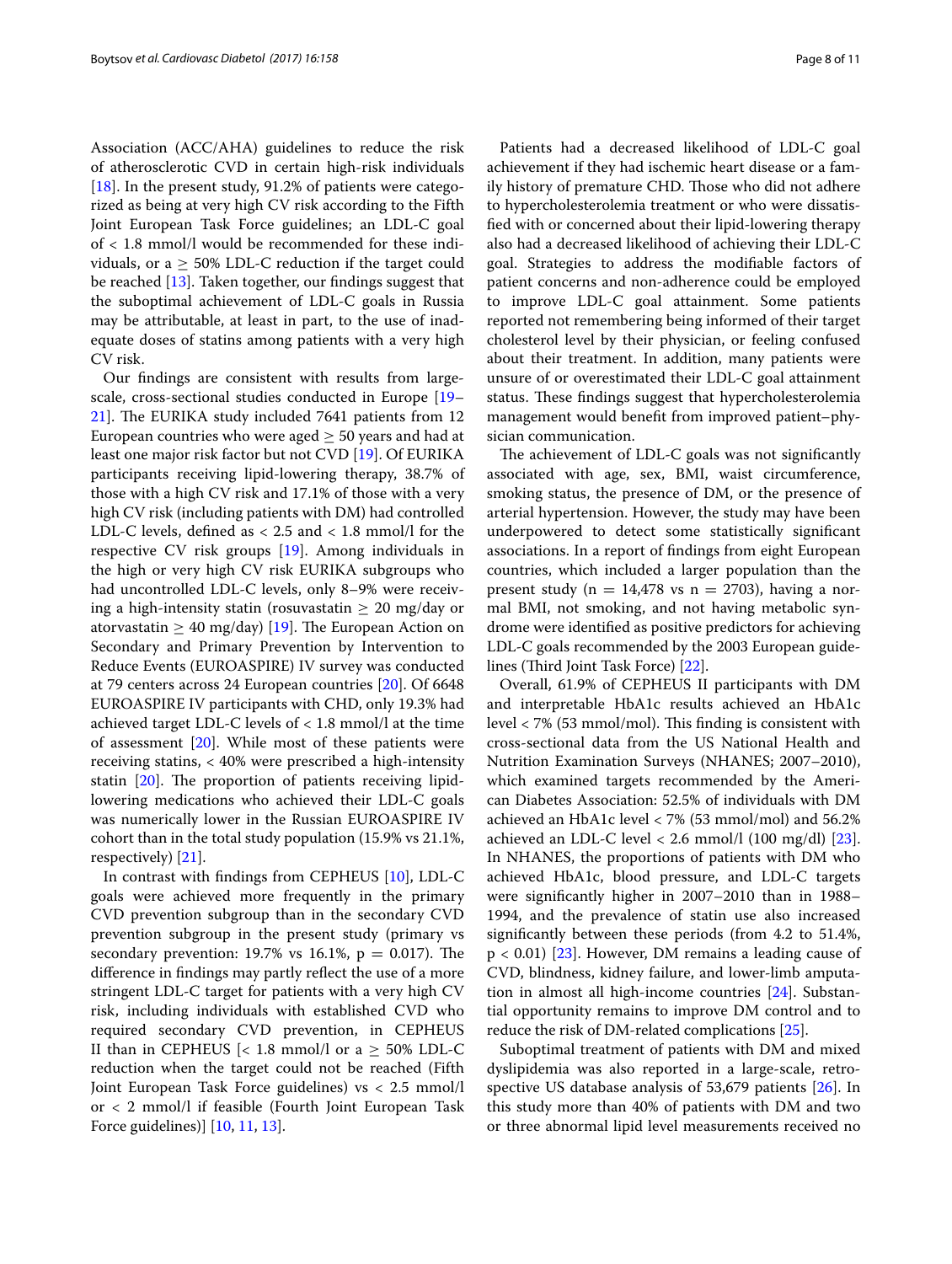lipid-modifying therapy during the 6-month follow-up period [\[26](#page-10-14)]. It has been estimated that if US Preventive Services Task Force (USPSTF) recommendations from 2016 or ACC/AHA guidelines from 2013 were fully implemented, an additional 15.8 or 24.3% of US adults aged 40–75 years without prior CVD would receive statin treatment, respectively [[27](#page-10-15)]. Many of those who would be recommended to receive statins by the ACC/AHA guidelines, but not by the USPSTF recommendations, would be younger adults and people with DM [\[27](#page-10-15)], who could potentially beneft from long-term statin therapy.

Other cross-sectional studies conducted in European settings have highlighted the need to optimize statin therapy in patients with type 2 DM before atherosclerotic CVD develops [[28\]](#page-10-16) and to improve control of CV risk factors in patients with DM who have experienced myocardial infarction or stroke [\[29](#page-10-17)]. Baseline data from type 2 DM clinical trials have also shown that many people with type 2 DM and CVD or CV risk factors do not receive lipid-lowering therapy and have suboptimal lipid control [[30,](#page-10-18) [31](#page-10-19)]. Patients with type 2 DM may face a combination of barriers to attaining their treatment goals despite more intensive therapy, particularly if they are obese [\[30](#page-10-18)]. In addition to implementing guideline recommendations, new strategies to increase patient motivation and promote healthy behaviors, such as regular participation in physical activity, are required [\[28](#page-10-16), [29,](#page-10-17) [31,](#page-10-19) [32](#page-10-20)]. Several novel therapies for dyslipidemia and its associated risks are in development that may be efective with respect to CVD prevention [[33\]](#page-10-21) and could increase the options for bespoke treatment programs in the future.

This study has limitations that should be considered when interpreting the results. First, it was a cross-sectional study, and no prospective, longitudinal assessments were conducted. The sample size was based on the estimation that 50% of patients would achieve their LDL-C goal, whereas the proportion of individuals who were found to have achieved their goal was 17.4%. Therefore, the study may not have been sufficiently powered to detect some positive predictors of LDL-C goal achievement. In addition, the investigator questionnaire and patient questionnaire used were not validated and were employed for exploratory purposes only. Assessment of adherence relied on patient recall rather than more objective measures, such as tablet counts or prescription records. The identification of some negative predictors of LDL-C goal attainment, such as having ischemic heart disease or a family history of premature CHD, may be related to the recommendation for a more stringent LDL-C goal and/or due to higher baseline LDL-C levels in patients with these characteristics. Hence, these variables may not be independent predictors of LDL-C goal attainment. Finally, the study was conducted at outpatient clinics in a single country (the Russian Federation) and only included patients receiving lipid-lowering medication; this may limit its generalizability to other countries and settings.

# **Conclusions**

The CEPHEUS II survey has provided an overview of hypercholesterolemia treatment in a clinical practice setting, based on a large number of patients. Its fndings highlight that the management of hypercholesterolemia is suboptimal in patients with moderate to very high CV risk in Russia. There is considerable scope to improve treatment target attainment in these patients and to reduce the risk of CV complications. Lipid-modifying strategies may need to be intensifed to reduce CVD risk in this setting.

## **Additional fles**

<span id="page-8-0"></span>**[Additional fle 1: Figure S1.](https://doi.org/10.1186/s12933-017-0641-4)** Investigator questionnaire. Adapted and reproduced with permission from Chiang CE, et al. J Atheroscler Thromb. 2016;23:567–87. *GP* general practitioner; *HDL-C* high-density lipoprotein cholesterol; *LDL-C* low-density lipoprotein cholesterol; *NCEP ATP* National Cholesterol Education Program Adult Treatment Panel; *SCORE* Systematic Coronary Risk Evaluation Project estimation of 10-year risk of fatal cardiovascular disease.

<span id="page-8-1"></span>**[Additional fle 2: Table S1.](https://doi.org/10.1186/s12933-017-0641-4)** Variables assessed during the study. **Table S2.** Association between patient-related factors and achievement of LDL-C goals. **Table S3.** Lack of association between investigator-related factors and achievement of LDL-C goals.

<span id="page-8-2"></span>Additional file 3: Figure S2. Differences between measured and target LDL-C levels among patients not achieving their LDL-C target. Data are for non-negative diference values and for patients not achieving their LDL-C goal in the very high cardiovascular risk group. *LDL-C* low-density lipoprotein cholesterol.

#### **Abbreviations**

ACC/AHA: American College of Cardiology/American Heart Association; BMI: body mass index; CEPHEUS: Centralized Survey on the Undertreatment of Hypercholesterolemia in Russia; CEPHEUS II: Centralized Pan-Russian Survey of the Undertreatment of Hypercholesterolemia II; CHD: coronary heart disease; CI: confdence interval; CKD-EPI: Chronic Kidney Disease Epidemiology Collaboration; CV: cardiovascular; CVD: cardiovascular disease; DM: diabetes mellitus; EUROASPIRE: European Action on Secondary and Primary Prevention by Intervention to Reduce Events; FAS: full analysis set; HbA1c: glycosylated hemoglobin; HDL-C: high-density lipoprotein cholesterol; LDL-C: low-density lipoprotein cholesterol; NCEP ATP: National Cholesterol Education Program Adult Treatment Panel; NHANES: National Health and Nutrition Examination Surveys; OR: odds ratio; RR: relative risk; RSC: Russian Society of Cardiology; SCORE: Systematic Coronary Risk Evaluation Project estimation of 10-year risk of fatal cardiovascular disease; SD: standard deviation; TC: total cholesterol; USPSTF: US Preventive Services Task Force.

#### **Authors' contributions**

SB was the National Coordinating Investigator for the CEPHEUS II study and participated in collection of the data. NL and YK participated in interpretation of the data. All authors critically reviewed the manuscript, and accept full responsibility for its contents. All authors read and approved the fnal manuscript.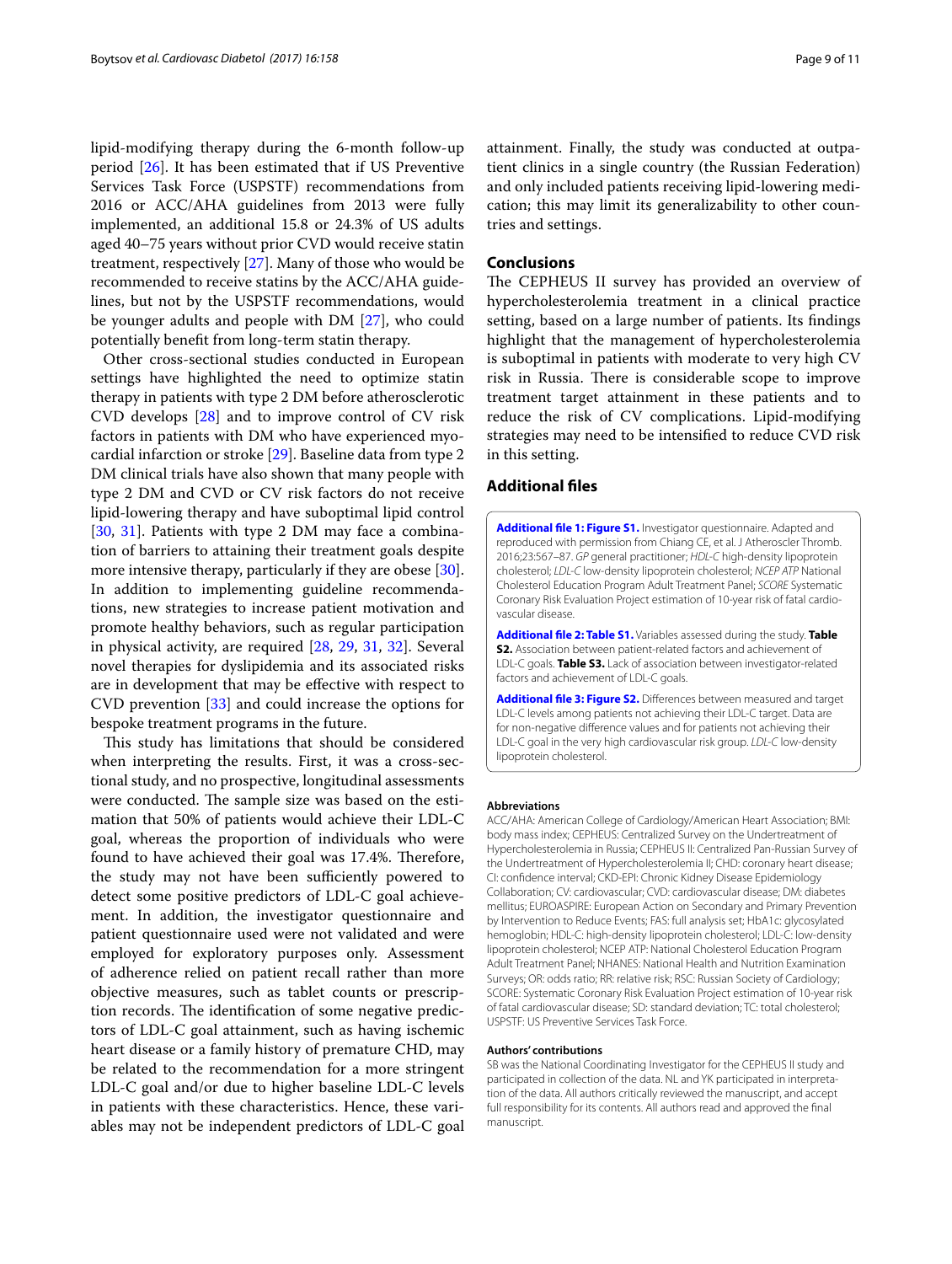#### **Author details**

<sup>1</sup> The Russian Cardiology Research and Production Complex, Moscow, Russian Federation.<sup>2</sup> Medical Affairs, AstraZeneca, Moscow, Russian Federation.

#### **Acknowledgements**

The authors thank Oxford PharmaGenesis, Oxford, UK for providing medical writing support, which was funded by AstraZeneca, Moscow, Russia. The authors are grateful to all the patients, investigators, and study site staff who participated in CEPHEUS II. A complete list of the CEPHEUS II principal investigators is provided below.

Moscow: Eradzh Nuraliev, Anastasiya Lebedeva, Inessa Shchelkunova, Elena Vershuta, Svetlana Zhidkova, Veronika Rostorotskaya, Yana Shadaniya, Andrey Ivanov.

Saint Petersburg: Irina Zobenko, Olga Kvasova, Svetlana Zikun, Alina Glushchenya, Alexander Rumyantsev, Svetlana Prokof'eva, Mariya Baturova, Rodion Oseshnyk, Elena Zhukova.

Pushkin: Irina Shumikhina.

Kirovsk: Vera Eltisheva.

Krasnodar: Larisa Bugaets, Vladimir Chernysh, Marina Ivochkina, Lyudmila Svistunova, Natalia Klimenko, Olga Kulchitskaya, Valentina Alexandrova, Marina Stepanova, Tatiana Chernysh, Galina Ivanchura, Olga Chachshina, Elena Afonina.

Sochi: Andrey Chernyshev, Evgeniya Korostyleva.

Nizhniy Novgorod: Tatyana Staroverova, Yuriy Badin, Galina Il'icheva. Samara: Lyudmila Monetkina, Oxana Novikova, Olga Abashina, Galina Plaksina, Svetlana Kostomarova, Ekaterina Alieva.

Rostov-on-Don: Olga Budanova, Inessa Kartashova, Svetlana Chepurnenko. Volgograd: Elena Oreshina, Natalia Skachkova.

Engel's: Rkiya Khanbekova, Olga Pashchenko.

Orenburg: Yuliya Zolotova.

Penza: Elena Volodina.

Novosibirsk: Konstantin Fisher, Anastasiya Shurkevich, Elena Vikhman. Berdsk: Irina Poshinova.

Krasnoyarsk: Vladislav Abramov, Daniil Cherepnin.

Ekaterinburg: Olga Leonova, Olga Kargina, Galina Gerent, Natalia Nabokikh, Galina Sokolovskikh.

Belgorod: Valeria Tkhorikova, Lyudmila Titova.

Ivanovo: Svetlana Rachkova.

Kaluga: Andrey Baglikov.

Voronezh: Marinsa Giorgadze.

Yaroslavl: Alexander Malygin.

Domodedovo: Svetlana Strelkova.

Korolev: Tatyana Ryzhova.

Moskovskiy: Nina Kochladze. Mytishchi: Natalia Vyasova, Sergey Vasiliev.

Odintsovo: Inna Bondarenko.

Orekhovo-Zuevo: Elena Mokhnacheva.

Pushkino: Lyudmila Shumilina.

Sergiev Posad: Svetlana Pakhomova.

#### **Competing interests**

SB has received investigator fees from AstraZeneca. NL and YK are employees of AstraZeneca, Moscow, Russia. AstraZeneca is the manufacturer of rosuvastatin.

# **Availability of data and materials**

The CEPHEUS II study database is the property of AstraZeneca. Data requests can be sent for consideration through the portal at [http://www.astrazeneca](http://www.astrazenecaclinicaltrials.com)[clinicaltrials.com,](http://www.astrazenecaclinicaltrials.com) which also includes information on the company Disclosure Commitment.

#### **Consent for publication**

Not applicable.

#### **Ethics approval and consent to participate**

The study was approved by the Independent Interdisciplinary Ethics Committee on Ethical Review for Clinical Studies. All study participants provided written informed consent.

#### **Funding**

This study was sponsored by AstraZeneca, Moscow, Russia. AstraZeneca conceived and designed the study. Data submitted by the participating investigators, patients and central laboratory were collected and analyzed by a contract research organization (Almedis) appointed by the sponsor. NL and YK, employees of AstraZeneca, Moscow, Russia, participated in interpretation of the data and in the preparation of the manuscript.

#### **Prior presentation**

Parts of this study have been published in the form of abstracts presented at the European Congress on Preventive Cardiology in Malaga, Spain [[34](#page-10-22)], and at the 85th European Atherosclerosis Society Congress in Prague, Czech Republic [[35](#page-10-23)], both in April 2017.

# **Publisher's Note**

Springer Nature remains neutral with regard to jurisdictional claims in published maps and institutional afliations.

# Received: 8 September 2017 Accepted: 6 December 2017 Published online: 16 December 2017

#### **References**

- <span id="page-9-0"></span>1. World Health Organization (WHO). Cardiovascular diseases (CVDs) fact sheet.<http://www.who.int/mediacentre/factsheets/fs317/en>. Accessed 22 Jul 2017.
- <span id="page-9-1"></span>2. Collaboration Prospective Studies, Lewington S, Whitlock G, Clarke R, Sherliker P, Emberson J, et al. Blood cholesterol and vascular mortality by age, sex, and blood pressure: a meta-analysis of individual data from 61 prospective studies with 55,000 vascular deaths. Lancet. 2007;370:1829–39.
- <span id="page-9-2"></span>3. Law MR, Wald NJ. An ecological study of serum cholesterol and ischaemic heart disease between 1950 and 1990. Eur J Clin Nutr. 1994;48:305–25.
- <span id="page-9-3"></span>4. Schöttker B, Rathmann W, Herder C, Thorand B, Wilsgaard T, Njølstad I, et al. HbA1c levels in non-diabetic older adults—no J-shaped associations with primary cardiovascular events, cardiovascular and all-cause mortality after adjustment for confounders in a meta-analysis of individual participant data from six cohort studies. BMC Med. 2016;14:26.
- 5. The Diabetes Control and Complications Trial/Epidemiology of Diabetes Interventions and Complications (DCCT/EDIC) Study Research Group. Intensive diabetes treatment and cardiovascular disease in patients with type 1 diabetes. N Engl J Med. 2005;353:2643–53.
- <span id="page-9-4"></span>6. Stratton IM, Adler AI, Neil HA, Matthews DR, Manley SE, Cull CA, et al. Association of glycaemia with macrovascular and microvascular complications of type 2 diabetes (UKPDS 35): prospective observational study. BMJ. 2000;321:405–12.
- <span id="page-9-5"></span>7. Taylor F, Hufman MD, Macedo AF, Moore TH, Burke M, Davey Smith G, et al. Statins for the primary prevention of cardiovascular disease. Cochrane Database Syst Rev. 2013;1:CD004816.
- <span id="page-9-6"></span>8. Gutierrez J, Ramirez G, Rundek T, Sacco RL. Statin therapy in the prevention of recurrent cardiovascular events: a sex-based meta-analysis. Arch Intern Med. 2012;172:909–19.
- <span id="page-9-7"></span>9. Karpov Y, Khomitskaya Y. PROMETHEUS: an observational, cross-sectional, retrospective study of hypertriglyceridemia in Russia. Cardiovasc Diabetol. 2015;25(14):115.
- <span id="page-9-8"></span>10. Boytsov SA, Khomitskaya Y; on behalf of the CEPHEUS study group. Centralised Survey on the Undertreatment of the Hypercholesterolemia in Russia (CEPHEUS). Кapдиoвacкyляpнaя тepaпия и пpoфилaктикa [Cardiovasc Ther Prev]. 2013;12:4–11.
- <span id="page-9-9"></span>11. Graham I, Atar D, Borch-Johnsen K, Boysen G, Burell G, Cifkova R, et al. European guidelines on cardiovascular disease prevention in clinical practice: executive summary: Fourth Joint Task Force of the European Society of Cardiology and Other Societies on Cardiovascular Disease Prevention in Clinical Practice (constituted by representatives of nine societies and by invited experts). Eur Heart J. 2007;28:2375–414.